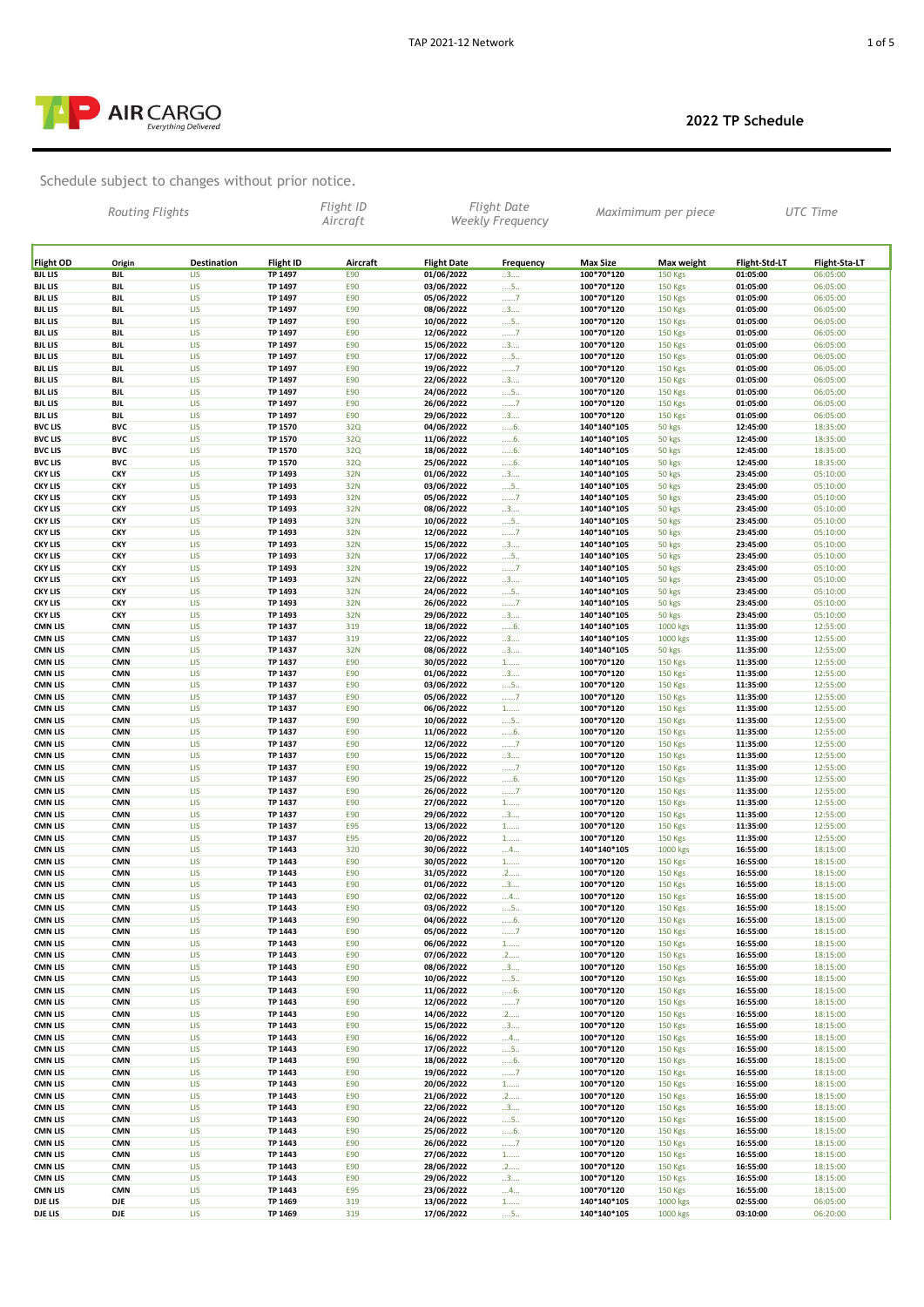| Flight OD                        | Origin     | Destination | Flight ID          | Aircraft   | <b>Flight Date</b>       | Frequency         | <b>Max Size</b>            | Max weight     | Flight-Std-LT        | Flight-Sta-LT        |
|----------------------------------|------------|-------------|--------------------|------------|--------------------------|-------------------|----------------------------|----------------|----------------------|----------------------|
| DJE LIS                          | DJE        | LIS         | TP 1469            | 319        | 20/06/2022               | $1$               | 140*140*105                | 1000 kgs       | 02:55:00             | 06:05:00             |
| DJE LIS                          | DJE        | LIS         | TP 1469            | 319        | 27/06/2022               | $1$               | 140*140*105                | 1000 kgs       | 02:55:00             | 06:05:00             |
| <b>DJE LIS</b>                   | DJE        | LIS         | TP 1469            | 320        | 03/06/2022               | $\dots$ 5         | 140*140*105                | 1000 kgs       | 03:10:00             | 06:20:00             |
| DJE LIS                          | DJE        | LIS         | TP 1469            | 320        | 06/06/2022               | $1$               | 140*140*105                | 1000 kgs       | 02:55:00             | 06:05:00             |
| DJE LIS                          | DJE        | <b>LIS</b>  | TP 1469            | 320        | 10/06/2022               | $\dots$ 5         | 140*140*105                | 1000 kgs       | 03:10:00             | 06:20:00             |
| DJE LIS                          | DJE        | LIS         | TP 1469            | 320        | 24/06/2022               | $\dots$ 5.        | 140*140*105                | 1000 kgs       | 03:10:00             | 06:20:00             |
| <b>LAD LIS</b>                   | LAD        | <b>LIS</b>  | <b>TP 286</b>      | 339        | 03/06/2022               | $\dots$ 5         | 310*220*150                | 4800 kgs       | 21:30:00             | 05:20:00             |
| <b>LAD LIS</b>                   | LAD        | LIS         | <b>TP 286</b>      | 339        | 04/06/2022               | $6$ .             | 310*220*150                | 4800 kgs       | 21:30:00             | 05:20:00             |
| <b>LAD LIS</b>                   | LAD        | <b>LIS</b>  | <b>TP 286</b>      | 339        | 10/06/2022               | $\dots$ 5.        | 310*220*150                | 4800 kgs       | 21:30:00             | 05:20:00             |
| <b>LAD LIS</b>                   | LAD        | LIS         | <b>TP 286</b>      | 339        | 11/06/2022               | 6.                | 310*220*150                | 4800 kgs       | 21:30:00             | 05:20:00             |
| <b>LAD LIS</b>                   | LAD        | LIS         | <b>TP 286</b>      | 339        | 17/06/2022               | $\dots$ 5.        | 310*220*150                | 4800 kgs       | 21:30:00             | 05:20:00             |
| <b>LAD LIS</b>                   | LAD        | LIS         | <b>TP 286</b>      | 339        | 18/06/2022               | 6.                | 310*220*150                | 4800 kgs       | 21:30:00             | 05:20:00             |
| <b>LAD LIS</b>                   | LAD        | LIS         | <b>TP 286</b>      | 339        | 24/06/2022               | $\dots$ 5.        | 310*220*150                | 4800 kgs       | 21:30:00             | 05:20:00             |
| <b>LAD LIS</b>                   | LAD        | LIS         | <b>TP 286</b>      | 339        | 25/06/2022               | 6.                | 310*220*150                | 4800 kgs       | 21:30:00             | 05:20:00             |
| <b>LAD LIS</b>                   | LAD        | LIS         | <b>TP 288</b>      | 339        | 30/05/2022               | $1$               | 310*220*150                | 4800 kgs       | 08:55:00             | 16:45:00             |
| <b>LAD LIS</b>                   | LAD        | LIS         |                    | 339        | 31/05/2022               | .2                |                            |                |                      |                      |
|                                  | LAD        | LIS         | <b>TP 288</b>      | 339        | 01/06/2022               |                   | 310*220*150                | 4800 kgs       | 08:55:00             | 16:45:00             |
| <b>LAD LIS</b>                   |            |             | <b>TP 288</b>      |            |                          | 3                 | 310*220*150                | 4800 kgs       | 08:55:00             | 16:45:00             |
| <b>LAD LIS</b>                   | LAD        | LIS         | <b>TP 288</b>      | 339        | 02/06/2022               | 4                 | 310*220*150                | 4800 kgs       | 08:55:00             | 16:45:00             |
| <b>LAD LIS</b>                   | LAD        | LIS         | <b>TP 288</b>      | 339        | 03/06/2022               | $\dots$ 5         | 310*220*150                | 4800 kgs       | 08:55:00             | 16:45:00             |
| <b>LAD LIS</b>                   | LAD        | <b>LIS</b>  | <b>TP 288</b>      | 339        | 06/06/2022               | $1$               | 310*220*150                | 4800 kgs       | 08:55:00             | 16:45:00             |
| <b>LAD LIS</b>                   | LAD        | LIS         | <b>TP 288</b>      | 339        | 07/06/2022               | .2                | 310*220*150                | 4800 kgs       | 08:55:00             | 16:45:00             |
| <b>LAD LIS</b>                   | LAD        | LIS         | <b>TP 288</b>      | 339        | 08/06/2022               | 3                 | 310*220*150                | 4800 kgs       | 08:55:00             | 16:45:00             |
| <b>LAD LIS</b>                   | LAD        | LIS         | <b>TP 288</b>      | 339        | 09/06/2022               | 4                 | 310*220*150                | 4800 kgs       | 08:55:00             | 16:45:00             |
| <b>LAD LIS</b>                   | LAD        | <b>LIS</b>  | <b>TP 288</b>      | 339        | 10/06/2022               | $\dots$ 5         | 310*220*150                | 4800 kgs       | 08:55:00             | 16:45:00             |
| <b>LAD LIS</b>                   | LAD        | LIS         | <b>TP 288</b>      | 339        | 13/06/2022               | $1$               | 310*220*150                | 4800 kgs       | 08:55:00             | 16:45:00             |
| <b>LAD LIS</b>                   | LAD        | LIS         | <b>TP 288</b>      | 339        | 14/06/2022               | .2                | 310*220*150                | 4800 kgs       | 08:55:00             | 16:45:00             |
| <b>LAD LIS</b>                   | LAD        | LIS         | <b>TP 288</b>      | 339        | 15/06/2022               | 3                 | 310*220*150                | 4800 kgs       | 08:55:00             | 16:45:00             |
| <b>LAD LIS</b>                   | LAD        | LIS         | <b>TP 288</b>      | 339        | 16/06/2022               | 4                 | 310*220*150                | 4800 kgs       | 08:55:00             | 16:45:00             |
| <b>LAD LIS</b>                   | LAD        | LIS         | <b>TP 288</b>      | 339        | 17/06/2022               | 5                 | 310*220*150                | 4800 kgs       | 08:55:00             | 16:45:00             |
| <b>LAD LIS</b>                   | LAD        | LIS         | <b>TP 288</b>      | 339        | 20/06/2022               | $1$               | 310*220*150                | 4800 kgs       | 08:55:00             | 16:45:00             |
| <b>LAD LIS</b>                   | LAD        | LIS         | <b>TP 288</b>      | 339        | 21/06/2022               | .2                | 310*220*150                | 4800 kgs       | 08:55:00             | 16:45:00             |
| <b>LAD LIS</b>                   | LAD        | LIS         | <b>TP 288</b>      | 339        | 22/06/2022               | 3                 | 310*220*150                | 4800 kgs       | 08:55:00             | 16:45:00             |
| <b>LAD LIS</b>                   | LAD        | LIS         | <b>TP 288</b>      | 339        | 23/06/2022               | 4                 | 310*220*150                | 4800 kgs       | 08:55:00             | 16:45:00             |
| <b>LAD LIS</b>                   | LAD        | LIS         | <b>TP 288</b>      | 339        | 24/06/2022               | $\dots$ 5         | 310*220*150                | 4800 kgs       | 08:55:00             | 16:45:00             |
| <b>LAD LIS</b>                   | LAD        | LIS         | <b>TP 288</b>      | 339        | 27/06/2022               | $1$               | 310*220*150                | 4800 kgs       | 08:55:00             | 16:45:00             |
| <b>LAD LIS</b>                   | LAD        | LIS         | <b>TP 288</b>      | 339        | 28/06/2022               | .2                | 310*220*150                | 4800 kgs       | 08:55:00             | 16:45:00             |
| <b>LAD LIS</b>                   | LAD        | LIS         | <b>TP 288</b>      | 339        | 29/06/2022               | 3                 | 310*220*150                | 4800 kgs       | 08:55:00             | 16:45:00             |
| <b>LAD LIS</b>                   | LAD        | LIS         | <b>TP 288</b>      | 339        | 30/06/2022               | 4                 | 310*220*150                | 4800 kgs       | 08:55:00             | 16:45:00             |
| <b>MIRLIS</b>                    | <b>MIR</b> | LIS         | TP 1467            | 319        | 03/06/2022               | $\dots$ 5         | 140*140*105                | 1000 kgs       | 02:50:00             | 06:05:00             |
| <b>MIRLIS</b>                    | <b>MIR</b> | LIS         | TP 1467            | 319        | 10/06/2022               | $\dots$ 5         | 140*140*105                | 1000 kgs       | 02:50:00             | 06:05:00             |
| <b>MIRLIS</b>                    | <b>MIR</b> | LIS         | TP 1467            | E90        | 06/06/2022               | $1$               | 100*70*120                 | <b>150 Kgs</b> | 02:25:00             | 05:40:00             |
| <b>MIRLIS</b>                    | <b>MIR</b> | LIS         | TP 1467            | E90        | 13/06/2022               | $1$               | 100*70*120                 | <b>150 Kgs</b> | 02:25:00             | 05:40:00             |
| <b>MIRLIS</b>                    | <b>MIR</b> | LIS         | TP 1467            | E90        | 17/06/2022               | $\dots$ 5         | 100*70*120                 | <b>150 Kgs</b> | 02:50:00             | 06:05:00             |
| <b>MIRLIS</b>                    | <b>MIR</b> | LIS         | TP 1467            | E90        | 20/06/2022               | $1$               | 100*70*120                 | <b>150 Kgs</b> | 02:25:00             | 05:40:00             |
| <b>MIRLIS</b>                    | <b>MIR</b> | LIS         | TP 1467            | E90        | 24/06/2022               | $\dots$ 5         | 100*70*120                 | <b>150 Kgs</b> | 02:50:00             | 06:05:00             |
| <b>MIRLIS</b>                    | <b>MIR</b> | LIS         | TP 1467            | <b>E95</b> | 27/06/2022               | $1$               | 100*70*120                 | <b>150 Kgs</b> | 02:25:00             | 05:40:00             |
| <b>MPM LIS</b>                   | <b>MPM</b> | <b>LIS</b>  | <b>TP 284</b>      | 339        | 30/05/2022               | $1$               | 310*220*150                | 4800 kgs       | 08:30:00             | 18:25:00             |
| <b>MPM LIS</b>                   | <b>MPM</b> | LIS         | <b>TP 284</b>      | 339        | 01/06/2022               | 3                 | 310*220*150                | 4800 kgs       | 08:30:00             | 18:25:00             |
| <b>MPM LIS</b>                   | <b>MPM</b> | <b>LIS</b>  | <b>TP 284</b>      | 339        | 04/06/2022               | 6                 | 310*220*150                | 4800 kgs       | 08:30:00             | 18:25:00             |
| <b>MPM LIS</b>                   | <b>MPM</b> | LIS         | <b>TP 284</b>      | 339        | 06/06/2022               | $1$               | 310*220*150                | 4800 kgs       | 08:30:00             | 18:25:00             |
| <b>MPM LIS</b>                   | <b>MPM</b> | <b>LIS</b>  | <b>TP 284</b>      | 339        | 08/06/2022               | 3                 | 310*220*150                | 4800 kgs       | 08:30:00             | 18:25:00             |
| <b>MPM LIS</b>                   | <b>MPM</b> | LIS         | <b>TP 284</b>      | 339        | 11/06/2022               | 6.                | 310*220*150                | 4800 kgs       | 08:30:00             | 18:25:00             |
| <b>MPM LIS</b>                   | <b>MPM</b> | LIS         | <b>TP 284</b>      | 339        | 13/06/2022               | $1$               | 310*220*150                | 4800 kgs       | 08:30:00             | 18:25:00             |
| <b>MPM LIS</b>                   | <b>MPM</b> | LIS         | <b>TP 284</b>      | 339        | 15/06/2022               | 3                 | 310*220*150                | 4800 kgs       | 08:30:00             | 18:25:00             |
| <b>MPM LIS</b>                   | <b>MPM</b> | LIS         | <b>TP 284</b>      | 339        | 18/06/2022               | 6.                | 310*220*150                | 4800 kgs       | 08:30:00             | 18:25:00             |
| <b>MPM LIS</b>                   | <b>MPM</b> | LIS         | <b>TP 284</b>      | 339        | 20/06/2022               | $1$               | 310*220*150                | 4800 kgs       | 08:30:00             | 18:25:00             |
| <b>MPM LIS</b>                   | <b>MPM</b> | LIS         | <b>TP 284</b>      | 339        | 22/06/2022               | 3                 | 310*220*150                | 4800 kgs       | 08:30:00             | 18:25:00             |
| <b>MPM LIS</b>                   | <b>MPM</b> | LIS         | <b>TP 284</b>      | 339        | 25/06/2022               |                   | 310*220*150                | 4800 kgs       | 08:30:00             | 18:25:00             |
| <b>MPM LIS</b>                   | <b>MPM</b> | <b>LIS</b>  | <b>TP 284</b>      | 339        | 27/06/2022               | 6.<br>$1$         | 310*220*150                | 4800 kgs       | 08:30:00             | 18:25:00             |
| <b>MPM LIS</b>                   | <b>MPM</b> | LIS         | <b>TP 284</b>      | 339        | 29/06/2022               | 3                 | 310*220*150                | 4800 kgs       | 08:30:00             | 18:25:00             |
| OXB LIS                          | OXB        | LIS         | TP 1476            | 32N        | 31/05/2022               |                   | 140*140*105                |                |                      | 18:30:00             |
|                                  |            |             |                    |            |                          | .2                |                            | 50 kgs         | 13:25:00             |                      |
| <b>OXB LIS</b><br><b>OXB LIS</b> | OXB<br>OXB | LIS<br>LIS  | TP 1476<br>TP 1476 | 32N<br>32N | 02/06/2022<br>04/06/2022 | 4                 | 140*140*105<br>140*140*105 | 50 kgs         | 13:25:00<br>14:00:00 | 18:30:00<br>19:05:00 |
|                                  |            |             |                    |            |                          | 6.                |                            | 50 kgs         |                      |                      |
| <b>OXB LIS</b>                   | OXB        | LIS         | TP 1476            | 32N        | 07/06/2022               | .2                | 140*140*105                | 50 kgs         | 13:25:00             | 18:30:00             |
| <b>OXB LIS</b>                   | OXB        | LIS         | TP 1476            | 32N        | 09/06/2022               | 4                 | 140*140*105                | 50 kgs         | 13:25:00             | 18:30:00             |
| <b>OXB LIS</b>                   | OXB        | LIS         | TP 1476            | 32N        | 14/06/2022<br>16/06/2022 | .2                | 140*140*105                | 50 kgs         | 13:25:00             | 18:30:00             |
| <b>OXB LIS</b>                   | OXB        | LIS         | TP 1476            | 32N        |                          | 4                 | 140*140*105                | 50 kgs         | 13:25:00             | 18:30:00             |
| OXB LIS                          | OXB        | LIS         | TP 1476            | 32N        | 18/06/2022               | 6                 | 140*140*105                | 50 kgs         | 13:55:00             | 19:00:00             |
| <b>OXB LIS</b>                   | OXB        | LIS         | TP 1476            | 32N        | 21/06/2022               | .2                | 140*140*105                | 50 kgs         | 13:25:00             | 18:30:00             |
| <b>OXB LIS</b>                   | OXB        | LIS         | TP 1476            | 32N        | 23/06/2022               | $\dots$ 4 $\dots$ | 140*140*105                | 50 kgs         | 13:25:00             | 18:30:00             |
| <b>OXB LIS</b>                   | OXB        | LIS         | TP 1476            | 32N        | 28/06/2022               | .2                | 140*140*105                | 50 kgs         | 13:25:00             | 18:30:00             |
| OXB LIS                          | OXB        | LIS         | TP 1476            | 32N        | 30/06/2022               | $\dots$ 4         | 140*140*105                | 50 kgs         | 13:25:00             | 18:30:00             |
| <b>OXB LIS</b>                   | OXB        | <b>LIS</b>  | TP 1476            | 321        | 11/06/2022               | 6.                | 140*140*105                | 1000 kgs       | 13:55:00             | 19:00:00             |
| <b>OXB LIS</b>                   | OXB        | LIS         | TP 1476            | 321        | 25/06/2022               | 6.                | 140*140*105                | 1000 kgs       | 13:55:00             | 19:00:00             |
| <b>RAILIS</b>                    | RAI        | <b>LIS</b>  | <b>TP 1544</b>     | 320        | 04/06/2022               | 6.                | 140*140*105                | 1000 kgs       | 23:55:00             | 05:55:00             |
| <b>RAILIS</b>                    | RAI        | LIS         | TP 1544            | 320        | 09/06/2022               | 4                 | 140*140*105                | 1000 kgs       | 23:55:00             | 05:55:00             |
| <b>RAILIS</b>                    | RAI        | LIS         | TP 1544            | 320        | 10/06/2022               | $\dots$ 5         | 140*140*105                | 1000 kgs       | 23:55:00             | 05:55:00             |
| <b>RAILIS</b>                    | RAI        | LIS         | <b>TP 1544</b>     | 320        | 16/06/2022               | 4                 | 140*140*105                | 1000 kgs       | 23:55:00             | 05:55:00             |
| <b>RAILIS</b>                    | RAI        | LIS         | <b>TP 1544</b>     | 320        | 17/06/2022               | $\dots$ 5         | 140*140*105                | 1000 kgs       | 23:55:00             | 05:55:00             |
| <b>RAILIS</b>                    | RAI        | LIS         | TP 1544            | 320        | 25/06/2022               | 6.                | 140*140*105                | 1000 kgs       | 23:55:00             | 05:55:00             |
| <b>RAILIS</b>                    | RAI        | LIS         | TP 1544            | 32N        | 01/06/2022               | 3                 | 140*140*105                | 50 kgs         | 23:55:00             | 06:05:00             |
| <b>RAILIS</b>                    | RAI        | LIS         | TP 1544            | 32N        | 03/06/2022               | $\dots$ 5         | 140*140*105                | 50 kgs         | 23:55:00             | 05:55:00             |
| <b>RAILIS</b>                    | RAI        | LIS         | TP 1544            | 32N        | 08/06/2022               | 3                 | 140*140*105                | 50 kgs         | 23:55:00             | 06:05:00             |
| <b>RAILIS</b>                    | RAI        | LIS         | TP 1544            | 32N        | 15/06/2022               | 3                 | 140*140*105                | 50 kgs         | 23:55:00             | 06:05:00             |
| <b>RAILIS</b>                    | RAI        | LIS         | TP 1544            | 32N        | 18/06/2022               | $6$ .             | 140*140*105                | 50 kgs         | 23:55:00             | 05:55:00             |
| <b>RAILIS</b>                    | RAI        | <b>LIS</b>  | TP 1544            | 32N        | 24/06/2022               | $\dots$ 5         | 140*140*105                | 50 kgs         | 23:55:00             | 05:55:00             |
| <b>RAILIS</b>                    | RAI        | LIS         | TP 1544            | 32N        | 29/06/2022               | 3                 | 140*140*105                | 50 kgs         | 23:55:00             | 06:05:00             |
| <b>RAILIS</b>                    | RAI        | LIS         | TP 1544            | 32Q        | 31/05/2022               | .2                | 140*140*105                | 50 kgs         | 23:55:00             | 05:55:00             |
| <b>RAILIS</b>                    | RAI        | LIS         | TP 1544            | 32Q        | 07/06/2022               | .2                | 140*140*105                | 50 kgs         | 23:55:00             | 05:55:00             |
| <b>RAILIS</b>                    | RAI        | LIS         | TP 1544            | 32Q        | 11/06/2022               | 6.                | 140*140*105                | 50 kgs         | 23:55:00             | 05:55:00             |
| <b>RAILIS</b>                    | RAI        | LIS         | TP 1544            | 32Q        | 22/06/2022               | 3                 | 140*140*105                | 50 kgs         | 23:55:00             | 06:05:00             |
| <b>RAILIS</b>                    | RAI        | LIS         | TP 1544            | 321        | 14/06/2022               | .2                | 140*140*105                | 1000 kgs       | 23:55:00             | 05:55:00             |
| <b>RAILIS</b>                    | RAI        | LIS         | TP 1544            | 321        | 21/06/2022               |                   | 140*140*105                |                | 23:55:00             | 05:55:00             |
|                                  |            |             |                    |            |                          | .2                |                            | 1000 kgs       |                      |                      |
| <b>RAILIS</b>                    | RAI        | LIS         | <b>TP 1544</b>     | 321        | 28/06/2022               | .2                | 140*140*105                | 1000 kgs       | 23:55:00             | 05:55:00             |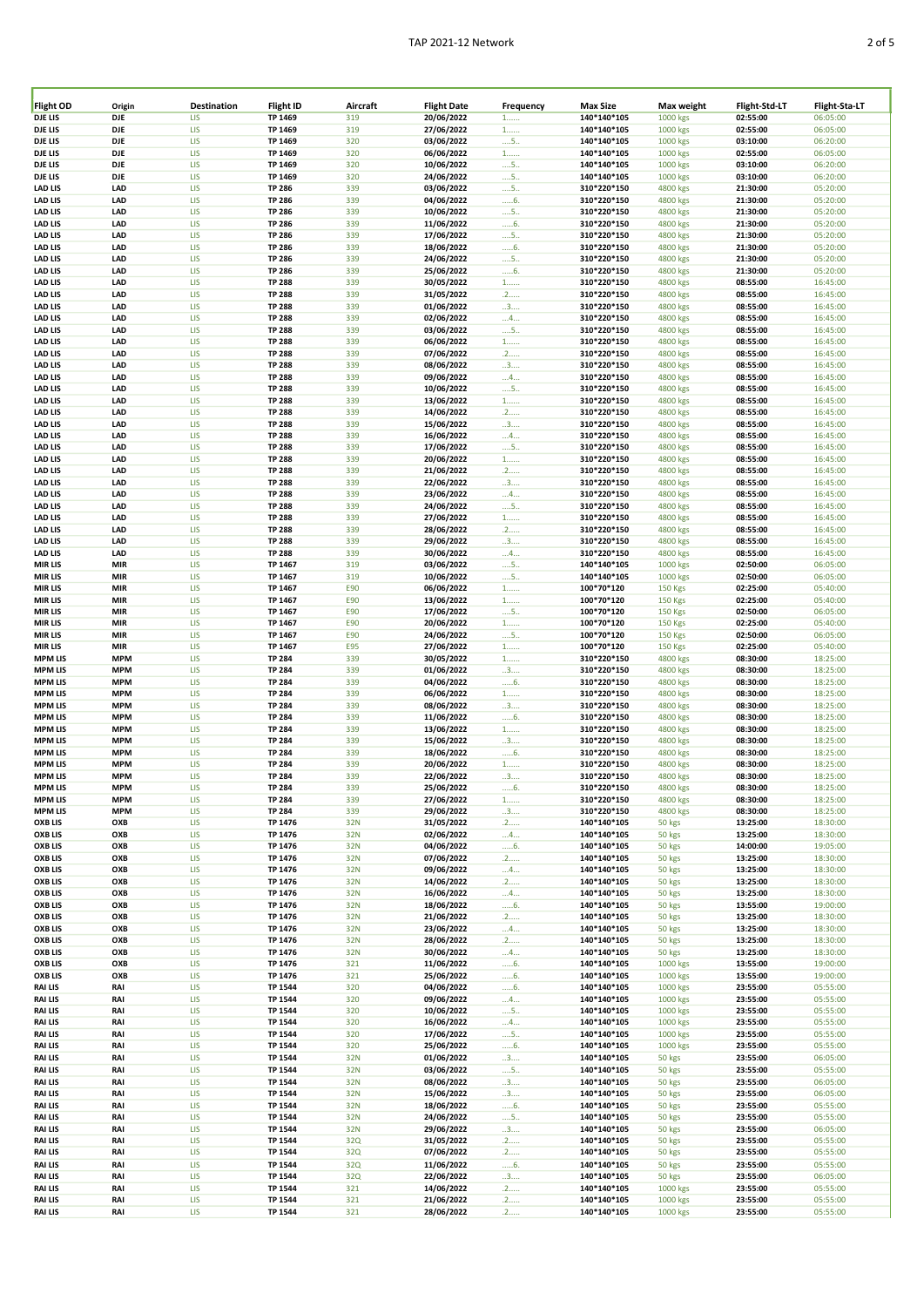| Flight OD | Origin     | Destination | <b>Flight ID</b> | Aircraft   | <b>Flight Date</b> | Frequency         | <b>Max Size</b> | Max weight     | Flight-Std-LT | Flight-Sta-LT |
|-----------|------------|-------------|------------------|------------|--------------------|-------------------|-----------------|----------------|---------------|---------------|
| RAI LIS   | RAI        | LIS         | TP 1546          | 320        | 01/06/2022         | 3                 | 140*140*105     | 1000 kgs       | 12:30:00      | 18:30:00      |
| RAI LIS   | RAI        | LIS         | TP 1546          | 320        | 08/06/2022         | 3                 | 140*140*105     | 1000 kgs       | 12:30:00      | 18:30:00      |
|           |            |             |                  |            |                    |                   |                 |                |               |               |
| RAI LIS   | RAI        | LIS         | <b>TP 1546</b>   | 320        | 17/06/2022         | $\dots$ 5.        | 140*140*105     | 1000 kgs       | 12:30:00      | 18:30:00      |
| RAI LIS   | RAI        | LIS         | TP 1546          | 32N        | 02/06/2022         | 4                 | 140*140*105     | 50 kgs         | 12:30:00      | 18:30:00      |
| RAI LIS   | RAI        | LIS         | <b>TP 1546</b>   | 32N        | 03/06/2022         | $\dots$ 5.        | 140*140*105     | 50 kgs         | 12:30:00      | 18:30:00      |
| RAI LIS   | RAI        | LIS         | TP 1546          | 32N        | 06/06/2022         | $1$               | 140*140*105     | 50 kgs         | 12:30:00      | 18:30:00      |
| RAI LIS   | RAI        | LIS         | TP 1546          | 32N        | 09/06/2022         | $\dots$ 4         | 140*140*105     | 50 kgs         | 12:30:00      | 18:30:00      |
|           |            |             |                  |            |                    |                   | 140*140*105     |                | 12:30:00      |               |
| RAI LIS   | RAI        | LIS         | TP 1546          | 32N        | 10/06/2022         | $\dots$ 5.        |                 | 50 kgs         |               | 18:30:00      |
| RAI LIS   | RAI        | LIS         | <b>TP 1546</b>   | 32N        | 11/06/2022         | 6                 | 140*140*105     | 50 kgs         | 12:30:00      | 18:30:00      |
| RAI LIS   | RAI        | LIS         | TP 1546          | 32N        | 12/06/2022         | 7                 | 140*140*105     | 50 kgs         | 12:30:00      | 18:30:00      |
| RAI LIS   | RAI        | LIS         | <b>TP 1546</b>   | 32N        | 13/06/2022         | $1$               | 140*140*105     | 50 kgs         | 12:30:00      | 18:30:00      |
| RAI LIS   | RAI        | LIS         | TP 1546          | 32N        | 14/06/2022         |                   | 140*140*105     | 50 kgs         | 12:30:00      | 18:30:00      |
|           |            |             |                  |            |                    | .2                |                 |                |               |               |
| RAI LIS   | RAI        | LIS         | TP 1546          | 32N        | 20/06/2022         | $1$               | 140*140*105     | 50 kgs         | 12:30:00      | 18:30:00      |
| RAI LIS   | RAI        | LIS         | TP 1546          | 32N        | 21/06/2022         | .2                | 140*140*105     | 50 kgs         | 12:30:00      | 18:30:00      |
| RAI LIS   | RAI        | LIS         | TP 1546          | 32N        | 24/06/2022         | $\dots$ 5         | 140*140*105     | 50 kgs         | 12:30:00      | 18:30:00      |
| RAI LIS   | RAI        | LIS         | TP 1546          | 32N        | 25/06/2022         | 6                 | 140*140*105     | 50 kgs         | 12:30:00      | 18:30:00      |
|           |            |             |                  |            |                    |                   |                 |                |               |               |
| RAI LIS   | RAI        | LIS         | TP 1546          | 32N        | 27/06/2022         | $1$               | 140*140*105     | 50 kgs         | 12:30:00      | 18:30:00      |
| RAI LIS   | RAI        | LIS         | TP 1546          | 32N        | 28/06/2022         | .2                | 140*140*105     | 50 kgs         | 12:30:00      | 18:30:00      |
| RAI LIS   | RAI        | LIS         | TP 1546          | 32Q        | 30/05/2022         | $1$               | 140*140*105     | 50 kgs         | 12:30:00      | 18:30:00      |
| RAI LIS   | RAI        | LIS         | TP 1546          | 32Q        | 05/06/2022         | 7                 | 140*140*105     | 50 kgs         | 12:30:00      | 18:30:00      |
|           |            |             |                  |            |                    |                   |                 |                |               |               |
| RAI LIS   | RAI        | LIS         | TP 1546          | 32Q        | 15/06/2022         | 3                 | 140*140*105     | 50 kgs         | 12:30:00      | 18:30:00      |
| RAI LIS   | RAI        | LIS         | TP 1546          | 32Q        | 16/06/2022         | $\dots$ 4         | 140*140*105     | 50 kgs         | 12:30:00      | 18:30:00      |
| RAI LIS   | RAI        | LIS         | TP 1546          | 32Q        | 18/06/2022         | 6                 | 140*140*105     | 50 kgs         | 12:30:00      | 18:30:00      |
| RAI LIS   | RAI        | LIS         | TP 1546          | 32Q        | 19/06/2022         | 7                 | 140*140*105     | 50 kgs         | 12:30:00      | 18:30:00      |
| RAI LIS   | RAI        | LIS         | TP 1546          | 32Q        | 22/06/2022         |                   | 140*140*105     | 50 kgs         | 12:30:00      | 18:30:00      |
|           |            |             |                  |            |                    | 3                 |                 |                |               |               |
| RAI LIS   | RAI        | LIS         | <b>TP 1546</b>   | 32Q        | 23/06/2022         | $\dots$ 4         | 140*140*105     | 50 kgs         | 12:30:00      | 18:30:00      |
| RAI LIS   | RAI        | LIS         | TP 1546          | 32Q        | 26/06/2022         | 7                 | 140*140*105     | 50 kgs         | 12:30:00      | 18:30:00      |
| RAI LIS   | RAI        | LIS         | TP 1546          | 32Q        | 29/06/2022         | 3                 | 140*140*105     | 50 kgs         | 12:30:00      | 18:30:00      |
| RAI LIS   | RAI        | LIS         | TP 1546          | 32Q        | 30/06/2022         | $\dots$ 4 $\dots$ | 140*140*105     | 50 kgs         | 12:30:00      | 18:30:00      |
|           |            |             |                  |            |                    |                   |                 |                |               |               |
| RAI LIS   | RAI        | LIS         | TP 1546          | 321        | 04/06/2022         | 6                 | 140*140*105     | 1000 kgs       | 12:30:00      | 18:30:00      |
| RAI LIS   | RAI        | LIS         | TP 2334          | 319        | 24/06/2022         | $\dots$ 5.        | 140*140*105     | 1000 kgs       | 00:05:00      | 06:05:00      |
| RAI LIS   | RAI        | LIS         | TP 2334          | 320        | 06/06/2022         | $1$               | 140*140*105     | 1000 kgs       | 00:05:00      | 06:05:00      |
| RAI LIS   | RAI        | LIS         | TP 2334          | 320        | 27/06/2022         | $1$               | 140*140*105     | 1000 kgs       | 00:05:00      | 06:05:00      |
|           |            |             |                  |            |                    |                   |                 |                |               |               |
| RAI LIS   | RAI        | LIS         | TP 2334          | 32N        | 03/06/2022         | $\dots$ 5         | 140*140*105     | 50 kgs         | 00:20:00      | 06:20:00      |
| RAI LIS   | RAI        | LIS         | TP 2334          | 32Q        | 31/05/2022         | .2                | 140*140*105     | 50 kgs         | 00:05:00      | 06:05:00      |
| RAI LIS   | RAI        | LIS         | TP 2334          | 32Q        | 07/06/2022         | .2                | 140*140*105     | 50 kgs         | 00:05:00      | 06:05:00      |
| RAI LIS   | RAI        | LIS         | TP 2334          | 32Q        | 13/06/2022         | $1$               | 140*140*105     | 50 kgs         | 00:05:00      | 06:05:00      |
|           |            |             |                  |            |                    |                   |                 |                |               |               |
| RAI LIS   | RAI        | LIS         | TP 2334          | 32Q        | 14/06/2022         | .2                | 140*140*105     | 50 kgs         | 00:05:00      | 06:05:00      |
| RAI LIS   | RAI        | LIS         | TP 2334          | 32Q        | 20/06/2022         | $1$               | 140*140*105     | 50 kgs         | 00:05:00      | 06:05:00      |
| RAI LIS   | RAI        | LIS         | TP 2334          | 32Q        | 21/06/2022         | .2                | 140*140*105     | 50 kgs         | 00:05:00      | 06:05:00      |
| RAI LIS   | RAI        | LIS         | TP 2334          | 32Q        | 28/06/2022         | .2                | 140*140*105     | 50 kgs         | 00:05:00      | 06:05:00      |
|           | <b>RAK</b> | LIS         |                  | 319        |                    |                   |                 |                |               |               |
| RAK LIS   |            |             | TP 1451          |            | 05/06/2022         | 7                 | 140*140*105     | 1000 kgs       | 17:10:00      | 18:45:00      |
| RAK LIS   | <b>RAK</b> | LIS         | TP 1451          | 320        | 31/05/2022         | .2                | 140*140*105     | 1000 kgs       | 17:10:00      | 18:45:00      |
| RAK LIS   | <b>RAK</b> | LIS         | TP 1451          | 320        | 14/06/2022         | .2                | 140*140*105     | 1000 kgs       | 17:10:00      | 18:45:00      |
| RAK LIS   | <b>RAK</b> | LIS         | TP 1451          | 320        | 21/06/2022         | .2                | 140*140*105     | 1000 kgs       | 17:10:00      | 18:45:00      |
| RAK LIS   | <b>RAK</b> | LIS         | TP 1451          | 32N        | 04/06/2022         | 6.                | 140*140*105     | 50 kgs         | 17:10:00      | 18:45:00      |
|           |            |             |                  |            |                    |                   |                 |                |               |               |
| RAK LIS   | <b>RAK</b> | LIS         | TP 1451          | 32N        | 07/06/2022         | .2                | 140*140*105     | 50 kgs         | 17:10:00      | 18:45:00      |
| RAK LIS   | <b>RAK</b> | LIS         | TP 1451          | 32N        | 12/06/2022         | 7                 | 140*140*105     | 50 kgs         | 17:10:00      | 18:45:00      |
| RAK LIS   | <b>RAK</b> | LIS         | TP 1451          | 32N        | 19/06/2022         | 7                 | 140*140*105     | 50 kgs         | 17:10:00      | 18:45:00      |
| RAK LIS   | <b>RAK</b> | LIS         | TP 1451          | 32N        | 26/06/2022         | 7                 | 140*140*105     | 50 kgs         | 17:10:00      | 18:45:00      |
|           |            |             |                  |            |                    |                   |                 |                |               |               |
| RAK LIS   | <b>RAK</b> | LIS         | TP 1451          | 32N        | 28/06/2022         | .2                | 140*140*105     | 50 kgs         | 17:10:00      | 18:45:00      |
| RAK LIS   | <b>RAK</b> | LIS         | TP 1451          | E90        | 30/05/2022         | $1$               | 100*70*120      | <b>150 Kgs</b> | 17:10:00      | 18:45:00      |
| RAK LIS   | <b>RAK</b> | LIS         | TP 1451          | E90        | 01/06/2022         | 3                 | 100*70*120      | <b>150 Kgs</b> | 17:10:00      | 18:45:00      |
| RAK LIS   | <b>RAK</b> | LIS         | TP 1451          | E90        | 03/06/2022         | $\dots$ 5         | 100*70*120      | <b>150 Kgs</b> | 17:10:00      | 18:45:00      |
|           |            |             |                  |            |                    |                   |                 |                |               |               |
| RAK LIS   | <b>RAK</b> | LIS         | TP 1451          | E90        | 06/06/2022         | $1$               | 100*70*120      | <b>150 Kgs</b> | 17:10:00      | 18:45:00      |
| RAK LIS   | <b>RAK</b> | LIS         | TP 1451          | E90        | 08/06/2022         | 3                 | 100*70*120      | <b>150 Kgs</b> | 17:10:00      | 18:45:00      |
| RAK LIS   | <b>RAK</b> | LIS         | TP 1451          | E90        | 10/06/2022         | $\dots$ 5         | 100*70*120      | <b>150 Kgs</b> | 17:10:00      | 18:45:00      |
| KAK LIS   | KAK        | LI5         | TP 1451          | <b>E90</b> | 11/06/2022         | b                 | 100*70*120      | 150 Kgs        | 17.10.00      | 18:45:00      |
| RAK LIS   | <b>RAK</b> | LIS         | TP 1451          | E90        | 13/06/2022         | $1$               | 100*70*120      | <b>150 Kgs</b> | 17:10:00      | 18:45:00      |
|           |            |             |                  |            |                    |                   |                 |                |               |               |
| RAK LIS   | <b>RAK</b> | LIS         | TP 1451          | <b>E90</b> | 15/06/2022         | 3                 | 100*70*120      | <b>150 Kgs</b> | 17:10:00      | 18:45:00      |
| RAK LIS   | <b>RAK</b> | LIS         | TP 1451          | E90        | 17/06/2022         | 5                 | 100*70*120      | <b>150 Kgs</b> | 17:10:00      | 18:45:00      |
| RAK LIS   | <b>RAK</b> | LIS         | TP 1451          | E90        | 18/06/2022         | 6.                | 100*70*120      | <b>150 Kgs</b> | 17:10:00      | 18:45:00      |
| RAK LIS   | <b>RAK</b> | LIS         | TP 1451          | E90        | 20/06/2022         | $1$               | 100*70*120      | <b>150 Kgs</b> | 17:10:00      | 18:45:00      |
| RAK LIS   | <b>RAK</b> | LIS         | TP 1451          | E90        | 22/06/2022         | 3                 | 100*70*120      | <b>150 Kgs</b> | 17:10:00      | 18:45:00      |
|           |            |             |                  |            |                    |                   |                 |                |               |               |
| RAK LIS   | <b>RAK</b> | LIS         | TP 1451          | E90        | 24/06/2022         | $\dots$ 5         | 100*70*120      | <b>150 Kgs</b> | 17:10:00      | 18:45:00      |
| RAK LIS   | <b>RAK</b> | LIS         | TP 1451          | E90        | 27/06/2022         | $1$               | 100*70*120      | <b>150 Kgs</b> | 17:10:00      | 18:45:00      |
| RAK LIS   | <b>RAK</b> | LIS         | TP 1451          | E90        | 29/06/2022         | 3                 | 100*70*120      | <b>150 Kgs</b> | 17:10:00      | 18:45:00      |
| RAK LIS   | <b>RAK</b> | LIS         | TP 1451          | E95        | 25/06/2022         | 6.                | 100*70*120      | <b>150 Kgs</b> | 17:10:00      | 18:45:00      |
| RAK LIS   | <b>RAK</b> | LIS         | TP 1453          | 319        | 12/06/2022         | 7                 | 140*140*105     | 1000 kgs       | 11:45:00      | 13:20:00      |
|           |            |             |                  |            | 19/06/2022         |                   | 140*140*105     |                |               |               |
| RAK LIS   | <b>RAK</b> | LIS         | TP 1453          | 319        |                    | 7                 |                 | 1000 kgs       | 11:45:00      | 13:20:00      |
| RAK LIS   | <b>RAK</b> | LIS         | TP 1453          | 319        | 26/06/2022         | 7                 | 140*140*105     | 1000 kgs       | 11:45:00      | 13:20:00      |
| RAK LIS   | <b>RAK</b> | LIS         | TP 1453          | 320        | 05/06/2022         | 7                 | 140*140*105     | 1000 kgs       | 11:45:00      | 13:20:00      |
| RAK LIS   | <b>RAK</b> | LIS         | TP 1453          | 320        | 10/06/2022         | $\dots$ 5         | 140*140*105     | 1000 kgs       | 11:45:00      | 13:20:00      |
| RAK LIS   | <b>RAK</b> | LIS         | TP 1453          | 32N        | 15/06/2022         | 3                 | 140*140*105     | 50 kgs         | 11:45:00      | 13:20:00      |
|           |            |             |                  |            |                    |                   |                 |                |               |               |
| RAK LIS   | <b>RAK</b> | LIS         | TP 1453          | E90        | 30/05/2022         | $1$               | 100*70*120      | <b>150 Kgs</b> | 11:45:00      | 13:20:00      |
| RAK LIS   | <b>RAK</b> | LIS         | TP 1453          | E90        | 31/05/2022         | .2                | 100*70*120      | <b>150 Kgs</b> | 11:45:00      | 13:20:00      |
| RAK LIS   | <b>RAK</b> | LIS         | TP 1453          | E90        | 01/06/2022         | 3                 | 100*70*120      | <b>150 Kgs</b> | 11:45:00      | 13:20:00      |
| RAK LIS   | <b>RAK</b> | LIS         | TP 1453          | E90        | 02/06/2022         | $\dots$ 4 $\dots$ | 100*70*120      | <b>150 Kgs</b> | 11:45:00      | 13:20:00      |
|           |            |             |                  |            |                    |                   |                 |                |               |               |
| RAK LIS   | <b>RAK</b> | LIS         | TP 1453          | E90        | 03/06/2022         | $\dots$ 5         | 100*70*120      | <b>150 Kgs</b> | 11:45:00      | 13:20:00      |
| RAK LIS   | <b>RAK</b> | LIS         | TP 1453          | E90        | 04/06/2022         | 6.                | 100*70*120      | <b>150 Kgs</b> | 11:45:00      | 13:20:00      |
| RAK LIS   | <b>RAK</b> | LIS         | TP 1453          | E90        | 06/06/2022         | $1^{}$            | 100*70*120      | <b>150 Kgs</b> | 11:45:00      | 13:20:00      |
| RAK LIS   | <b>RAK</b> | LIS         | TP 1453          | E90        | 07/06/2022         | .2                | 100*70*120      | <b>150 Kgs</b> | 11:45:00      | 13:20:00      |
| RAK LIS   | <b>RAK</b> | LIS         | TP 1453          | E90        |                    |                   | 100*70*120      |                | 11:45:00      | 13:20:00      |
|           |            |             |                  |            | 09/06/2022         | $\dots$ 4 $\dots$ |                 | <b>150 Kgs</b> |               |               |
| RAK LIS   | <b>RAK</b> | LIS         | TP 1453          | E90        | 11/06/2022         | 6.                | 100*70*120      | <b>150 Kgs</b> | 11:45:00      | 13:20:00      |
| RAK LIS   | <b>RAK</b> | LIS         | TP 1453          | E90        | 13/06/2022         | $1$               | 100*70*120      | <b>150 Kgs</b> | 11:45:00      | 13:20:00      |
| RAK LIS   | <b>RAK</b> | LIS         | TP 1453          | E90        | 14/06/2022         | .2                | 100*70*120      | <b>150 Kgs</b> | 11:45:00      | 13:20:00      |
| RAK LIS   | <b>RAK</b> | LIS         | TP 1453          | E90        | 16/06/2022         | $\dots$ 4         | 100*70*120      | <b>150 Kgs</b> | 11:45:00      | 13:20:00      |
|           |            |             |                  |            |                    |                   |                 |                |               |               |
| RAK LIS   | <b>RAK</b> | LIS         | TP 1453          | E90        | 17/06/2022         | 5                 | 100*70*120      | <b>150 Kgs</b> | 11:45:00      | 13:20:00      |
| RAK LIS   | <b>RAK</b> | LIS         | TP 1453          | E90        | 18/06/2022         | 6                 | 100*70*120      | <b>150 Kgs</b> | 11:45:00      | 13:20:00      |
| RAK LIS   | <b>RAK</b> | LIS         | TP 1453          | E90        | 20/06/2022         | $1$               | 100*70*120      | <b>150 Kgs</b> | 11:45:00      | 13:20:00      |
| RAK LIS   | <b>RAK</b> | LIS         | TP 1453          | E90        | 21/06/2022         | .2                | 100*70*120      | <b>150 Kgs</b> | 11:45:00      | 13:20:00      |
| RAK LIS   | <b>RAK</b> | LIS         | TP 1453          | E90        | 23/06/2022         | 4                 | 100*70*120      | <b>150 Kgs</b> | 11:45:00      | 13:20:00      |
|           |            |             |                  |            |                    |                   |                 |                |               |               |
| RAK LIS   | <b>RAK</b> | LIS         | TP 1453          | E90        | 25/06/2022         | 6                 | 100*70*120      | <b>150 Kgs</b> | 11:45:00      | 13:20:00      |
| RAK LIS   | <b>RAK</b> | LIS         | TP 1453          | E90        | 27/06/2022         | $1$               | 100*70*120      | <b>150 Kgs</b> | 11:45:00      | 13:20:00      |
|           |            |             |                  |            |                    |                   |                 |                |               |               |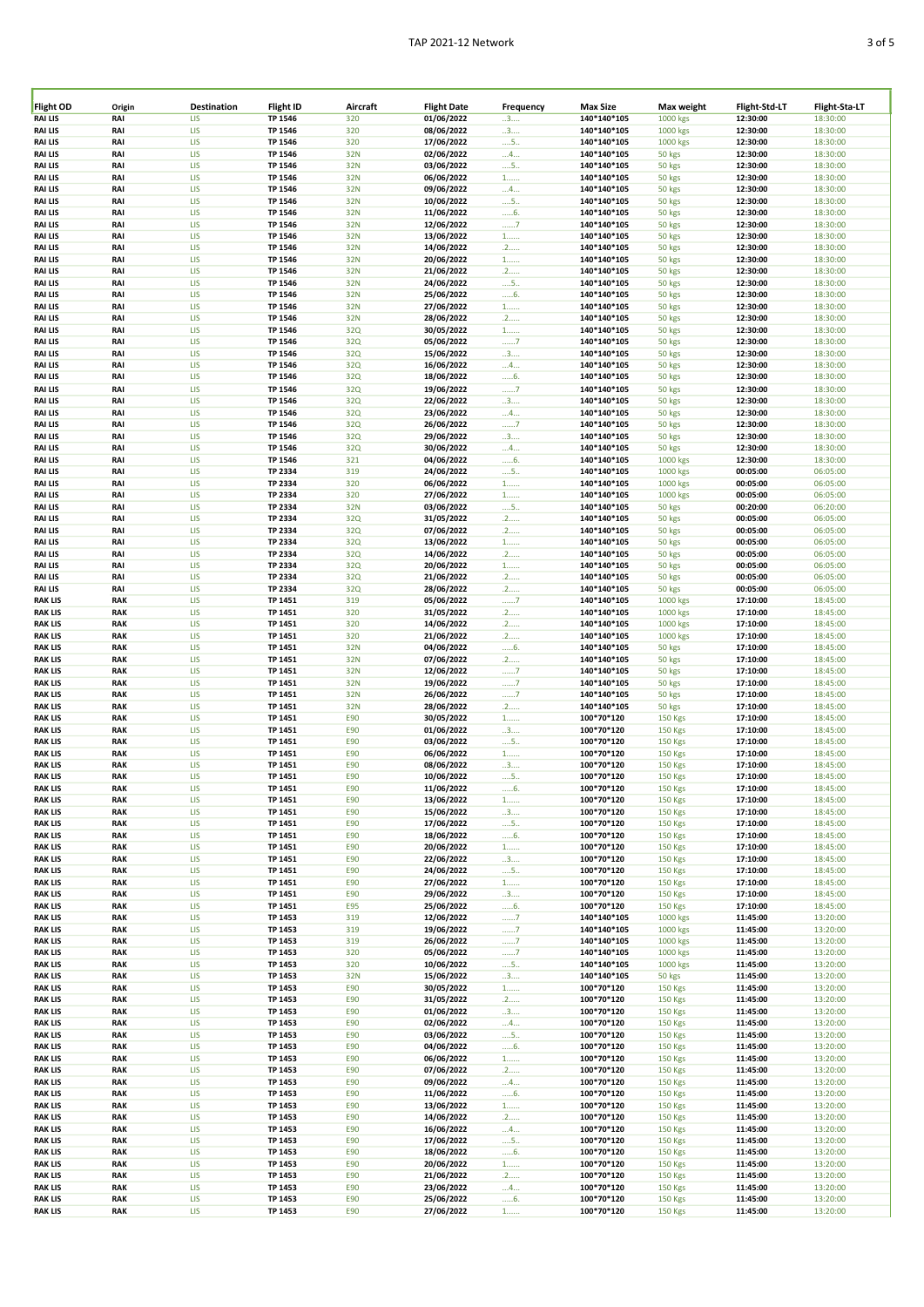| Flight OD      | Origin     | <b>Destination</b> | Flight ID      | Aircraft   | <b>Flight Date</b> | Frequency         | <b>Max Size</b> | Max weight     | Flight-Std-LT | Flight-Sta-LT |
|----------------|------------|--------------------|----------------|------------|--------------------|-------------------|-----------------|----------------|---------------|---------------|
| <b>RAK LIS</b> | <b>RAK</b> | LIS                | TP 1453        | E90        | 28/06/2022         | .2                | 100*70*120      | <b>150 Kgs</b> | 11:45:00      | 13:20:00      |
| <b>RAK LIS</b> | <b>RAK</b> | LIS                | TP 1453        | E90        | 29/06/2022         | 3                 | 100*70*120      | <b>150 Kgs</b> | 11:45:00      | 13:20:00      |
| <b>RAK LIS</b> | <b>RAK</b> | LIS                | TP 1453        | E90        | 30/06/2022         | 4                 | 100*70*120      | <b>150 Kgs</b> | 11:45:00      | 13:20:00      |
|                |            |                    |                |            |                    |                   |                 |                |               |               |
| <b>RAK LIS</b> | <b>RAK</b> | <b>LIS</b>         | TP 1453        | <b>E95</b> | 08/06/2022         | 3                 | 100*70*120      | <b>150 Kgs</b> | 11:45:00      | 13:20:00      |
| <b>RAK LIS</b> | <b>RAK</b> | LIS                | TP 1453        | <b>E95</b> | 22/06/2022         | 3                 | 100*70*120      | <b>150 Kgs</b> | 11:45:00      | 13:20:00      |
| <b>RAK LIS</b> | <b>RAK</b> | LIS                | TP 1453        | <b>E95</b> | 24/06/2022         | $\dots$ 5.        | 100*70*120      | <b>150 Kgs</b> | 11:45:00      | 13:20:00      |
| SID LIS        | SID        | LIS                | <b>TP 1548</b> | 320        | 30/05/2022         | $1$               | 140*140*105     | 1000 kgs       | 00:20:00      | 06:05:00      |
|                | SID        | LIS                |                | 320        | 31/05/2022         |                   |                 |                |               |               |
| SID LIS        |            |                    | <b>TP 1548</b> |            |                    | .2                | 140*140*105     | 1000 kgs       | 00:20:00      | 06:05:00      |
| SID LIS        | SID        | LIS                | <b>TP 1548</b> | 320        | 03/06/2022         | $\dots$ 5.        | 140*140*105     | 1000 kgs       | 00:20:00      | 06:05:00      |
| SID LIS        | <b>SID</b> | <b>LIS</b>         | TP 1548        | 320        | 04/06/2022         | 6.                | 140*140*105     | 1000 kgs       | 00:20:00      | 06:05:00      |
| SID LIS        | SID        | LIS                | TP 1548        | 320        | 06/06/2022         | $1$               | 140*140*105     | 1000 kgs       | 00:20:00      | 06:05:00      |
|                |            |                    |                |            | 09/06/2022         |                   |                 |                |               |               |
| SID LIS        | SID        | LIS                | TP 1548        | 320        |                    | $\dots$ 4         | 140*140*105     | 1000 kgs       | 00:20:00      | 06:05:00      |
| SID LIS        | SID        | LIS                | TP 1548        | 320        | 10/06/2022         | $\dots$ 5.        | 140*140*105     | 1000 kgs       | 00:20:00      | 06:05:00      |
| SID LIS        | SID        | LIS                | <b>TP 1548</b> | 320        | 12/06/2022         | 7                 | 140*140*105     | 1000 kgs       | 00:15:00      | 06:05:00      |
| SID LIS        | SID        | LIS                | TP 1548        | 320        | 14/06/2022         | .2                | 140*140*105     | 1000 kgs       | 00:20:00      | 06:05:00      |
| SID LIS        | SID        | LIS                | <b>TP 1548</b> | 320        | 15/06/2022         | 3                 | 140*140*105     | 1000 kgs       | 00:20:00      | 06:05:00      |
|                |            |                    |                |            |                    |                   |                 |                |               |               |
| SID LIS        | <b>SID</b> | <b>LIS</b>         | <b>TP 1548</b> | 320        | 19/06/2022         | 7                 | 140*140*105     | 1000 kgs       | 00:15:00      | 06:05:00      |
| SID LIS        | SID        | LIS                | <b>TP 1548</b> | 320        | 22/06/2022         | 3                 | 140*140*105     | 1000 kgs       | 00:20:00      | 06:05:00      |
| SID LIS        | <b>SID</b> | LIS                | TP 1548        | 320        | 24/06/2022         | $\dots$ 5.        | 140*140*105     | 1000 kgs       | 00:20:00      | 06:05:00      |
| SID LIS        | <b>SID</b> | LIS                | <b>TP 1548</b> | 320        | 25/06/2022         | 6                 | 140*140*105     | 1000 kgs       | 00:20:00      | 06:05:00      |
| SID LIS        | <b>SID</b> | LIS                | <b>TP 1548</b> | 32N        | 01/06/2022         | 3                 | 140*140*105     | 50 kgs         | 00:20:00      | 06:05:00      |
|                |            |                    |                |            |                    |                   |                 |                |               |               |
| SID LIS        | SID        | LIS                | TP 1548        | 32N        | 02/06/2022         | 4                 | 140*140*105     | 50 kgs         | 00:20:00      | 06:05:00      |
| SID LIS        | <b>SID</b> | LIS                | <b>TP 1548</b> | 32N        | 05/06/2022         | 7                 | 140*140*105     | 50 kgs         | 00:15:00      | 06:05:00      |
| SID LIS        | SID        | LIS                | <b>TP 1548</b> | 32N        | 07/06/2022         | .2                | 140*140*105     | 50 kgs         | 00:20:00      | 06:05:00      |
| SID LIS        | SID        | LIS                | TP 1548        | 32N        | 08/06/2022         | 3                 | 140*140*105     | 50 kgs         | 00:20:00      | 06:05:00      |
|                |            |                    |                |            |                    |                   |                 |                |               |               |
| SID LIS        | SID        | LIS                | <b>TP 1548</b> | 32N        | 13/06/2022         | $1$               | 140*140*105     | 50 kgs         | 00:20:00      | 06:05:00      |
| SID LIS        | SID        | LIS                | TP 1548        | 32N        | 16/06/2022         | 4                 | 140*140*105     | 50 kgs         | 00:20:00      | 06:05:00      |
| SID LIS        | <b>SID</b> | LIS                | TP 1548        | 32N        | 20/06/2022         | $1$               | 140*140*105     | 50 kgs         | 00:20:00      | 06:05:00      |
| SID LIS        | SID        | LIS                | TP 1548        | 32N        | 23/06/2022         | $\dots$ 4         | 140*140*105     | 50 kgs         | 00:20:00      | 06:05:00      |
| SID LIS        | SID        | LIS                | TP 1548        | 32N        | 26/06/2022         |                   | 140*140*105     | 50 kgs         | 00:15:00      | 06:05:00      |
|                |            |                    |                |            |                    | 7                 |                 |                |               |               |
| SID LIS        | SID        | <b>LIS</b>         | TP 1548        | 32N        | 29/06/2022         | 3                 | 140*140*105     | 50 kgs         | 00:20:00      | 06:05:00      |
| SID LIS        | SID        | LIS                | TP 1548        | 32N        | 30/06/2022         | $\dots$ 4         | 140*140*105     | 50 kgs         | 00:20:00      | 06:05:00      |
| SID LIS        | SID        | LIS                | TP 1548        | 32Q        | 11/06/2022         | 6                 | 140*140*105     | 50 kgs         | 00:20:00      | 06:05:00      |
| SID LIS        | SID        | <b>LIS</b>         | <b>TP 1548</b> | 32Q        | 17/06/2022         | $\dots$ 5.        | 140*140*105     | 50 kgs         | 00:20:00      | 06:05:00      |
|                |            |                    |                |            |                    |                   |                 |                |               |               |
| SID LIS        | SID        | LIS                | <b>TP 1548</b> | 32Q        | 18/06/2022         | 6                 | 140*140*105     | 50 kgs         | 00:20:00      | 06:05:00      |
| SID LIS        | SID        | LIS                | TP 1548        | 32Q        | 21/06/2022         | .2                | 140*140*105     | 50 kgs         | 00:20:00      | 06:05:00      |
| SID LIS        | SID        | LIS                | <b>TP 1548</b> | 32Q        | 27/06/2022         | $1$               | 140*140*105     | 50 kgs         | 00:20:00      | 06:05:00      |
| SID LIS        | SID        | LIS                | TP 1548        | 321        | 28/06/2022         | .2                | 140*140*105     | 1000 kgs       | 00:20:00      | 06:05:00      |
|                |            | LIS                |                |            |                    |                   |                 |                | 20:40:00      |               |
| <b>TMS LIS</b> | ACC        |                    | TP 1528        | 32Q        | 30/05/2022         | $1$               | 140*140*105     | 50 kgs         |               | 05:45:00      |
| <b>TMS LIS</b> | ACC        | LIS                | <b>TP 1528</b> | 32Q        | 01/06/2022         | 3                 | 140*140*105     | 50 kgs         | 20:40:00      | 05:45:00      |
| <b>TMS LIS</b> | ACC        | LIS                | <b>TP 1528</b> | 32Q        | 05/06/2022         | 7                 | 140*140*105     | 50 kgs         | 21:00:00      | 06:05:00      |
| <b>TMS LIS</b> | ACC        | LIS                | <b>TP 1528</b> | 32Q        | 06/06/2022         | $1$               | 140*140*105     | 50 kgs         | 20:40:00      | 05:45:00      |
| <b>TMS LIS</b> | ACC        | LIS                | <b>TP 1528</b> | 32Q        | 08/06/2022         | 3                 | 140*140*105     | 50 kgs         | 20:40:00      | 05:45:00      |
|                | ACC        | <b>LIS</b>         |                | <b>32Q</b> |                    |                   |                 |                |               |               |
| <b>TMS LIS</b> |            |                    | <b>TP 1528</b> |            | 12/06/2022         | 7                 | 140*140*105     | 50 kgs         | 21:00:00      | 06:05:00      |
| <b>TMS LIS</b> | ACC        | LIS                | <b>TP 1528</b> | 32Q        | 13/06/2022         | $1, \ldots,$      | 140*140*105     | 50 kgs         | 20:40:00      | 05:45:00      |
| <b>TMS LIS</b> | ACC        | LIS                | <b>TP 1528</b> | 32Q        | 15/06/2022         | 3                 | 140*140*105     | 50 kgs         | 20:40:00      | 05:45:00      |
| <b>TMS LIS</b> | ACC        | LIS                | <b>TP 1528</b> | 32Q        | 19/06/2022         | 7                 | 140*140*105     | 50 kgs         | 21:00:00      | 06:05:00      |
| <b>TMS LIS</b> | ACC        | LIS                | <b>TP 1528</b> | 32Q        | 20/06/2022         | $1$               | 140*140*105     | 50 kgs         | 20:40:00      | 05:45:00      |
|                |            |                    |                |            |                    |                   |                 |                |               |               |
| <b>TMS LIS</b> | ACC        | LIS                | <b>TP 1528</b> | 32Q        | 22/06/2022         | 3                 | 140*140*105     | 50 kgs         | 20:40:00      | 05:45:00      |
| <b>TMS LIS</b> | ACC        | LIS                | <b>TP 1528</b> | 32Q        | 26/06/2022         | 7                 | 140*140*105     | 50 kgs         | 21:00:00      | 06:05:00      |
| <b>TMS LIS</b> | ACC        | LIS                | <b>TP 1528</b> | 32Q        | 27/06/2022         | $1$               | 140*140*105     | 50 kgs         | 20:40:00      | 05:45:00      |
| <b>TMS LIS</b> | ACC        | <b>LIS</b>         | <b>TP 1528</b> | 32Q        | 29/06/2022         | 3                 | 140*140*105     | 50 kgs         | 20:40:00      | 05:45:00      |
|                |            |                    |                |            | 30/05/2022         |                   |                 |                |               |               |
| <b>TMS LIS</b> | <b>TMS</b> | <b>ACC</b>         | <b>TP 1528</b> | 32Q        |                    | $1$               | 140*140*105     | 50 kgs         | 20:40:00      | 05:45:00      |
| <b>TMS LIS</b> | <b>TMS</b> | <b>ACC</b>         | <b>TP 1528</b> | 32Q        | 01/06/2022         | 3                 | 140*140*105     | 50 kgs         | 20:40:00      | 05:45:00      |
| <b>TMS LIS</b> | <b>TMS</b> | <b>ACC</b>         | <b>TP 1528</b> | 32Q        | 05/06/2022         | . 7               | 140*140*105     | 50 kgs         | 21:00:00      | 06:05:00      |
| <b>TMS LIS</b> | <b>TMS</b> | <b>ACC</b>         | <b>TP 1528</b> | 32Q        | 06/06/2022         | $1$               | 140*140*105     | 50 kgs         | 20:40:00      | 05:45:00      |
| <b>TMS LIS</b> | <b>TMS</b> | <b>ACC</b>         | <b>TP 1528</b> | 32Q        | 08/06/2022         | 3                 | 140*140*105     | 50 kgs         | 20:40:00      | 05:45:00      |
|                |            |                    |                |            |                    |                   |                 |                |               |               |
| <b>TMS LIS</b> | <b>TMS</b> | <b>ACC</b>         | <b>TP 1528</b> | 32Q        | 12/06/2022         | $\dots\dots$      | 140*140*105     | 50 kgs         | 21:00:00      | 06:05:00      |
| <b>TMS LIS</b> | <b>TMS</b> | <b>ACC</b>         | <b>TP 1528</b> | 32Q        | 13/06/2022         | $1$               | 140*140*105     | 50 kgs         | 20:40:00      | 05:45:00      |
| <b>TMS LIS</b> | <b>TMS</b> | <b>ACC</b>         | <b>TP 1528</b> | 32Q        | 15/06/2022         | 3                 | 140*140*105     | 50 kgs         | 20:40:00      | 05:45:00      |
| <b>TMS LIS</b> | <b>TMS</b> | <b>ACC</b>         | <b>TP 1528</b> | 32Q        | 19/06/2022         | $\dots 7$         | 140*140*105     | 50 kgs         | 21:00:00      | 06:05:00      |
| <b>TMS LIS</b> | <b>TMS</b> | <b>ACC</b>         | <b>TP 1528</b> | 32Q        | 20/06/2022         | $1$               | 140*140*105     | 50 kgs         | 20:40:00      | 05:45:00      |
| <b>TMS LIS</b> | <b>TMS</b> | <b>ACC</b>         | <b>TP 1528</b> | 32Q        | 22/06/2022         | 3                 | 140*140*105     | 50 kgs         | 20:40:00      | 05:45:00      |
|                |            |                    |                |            |                    |                   |                 |                |               |               |
| <b>TMS LIS</b> | <b>TMS</b> | <b>ACC</b>         | <b>TP 1528</b> | 32Q        | 26/06/2022         | 7                 | 140*140*105     | 50 kgs         | 21:00:00      | 06:05:00      |
| <b>TMS LIS</b> | <b>TMS</b> | <b>ACC</b>         | <b>TP 1528</b> | 32Q        | 27/06/2022         | $1$               | 140*140*105     | 50 kgs         | 20:40:00      | 05:45:00      |
| <b>TMS LIS</b> | <b>TMS</b> | <b>ACC</b>         | <b>TP 1528</b> | 32Q        | 29/06/2022         | 3                 | 140*140*105     | 50 kgs         | 20:40:00      | 05:45:00      |
| <b>TMS LIS</b> | <b>TMS</b> | LIS                | TP 1532        | 32Q        | 02/06/2022         | $\dots$ 4 $\dots$ | 140*140*105     | 50 kgs         | 22:25:00      | 06:05:00      |
| <b>TMS LIS</b> | <b>TMS</b> | LIS                | TP 1532        | 32Q        | 04/06/2022         | 6                 | 140*140*105     | 50 kgs         | 22:00:00      | 05:40:00      |
| <b>TMS LIS</b> | <b>TMS</b> | LIS                | TP 1532        | 32Q        | 09/06/2022         |                   | 140*140*105     |                | 22:25:00      | 06:05:00      |
|                |            |                    |                |            |                    | $\dots$ 4         |                 | 50 kgs         |               |               |
| <b>TMS LIS</b> | <b>TMS</b> | LIS                | TP 1532        | 32Q        | 11/06/2022         | 6.                | 140*140*105     | 50 kgs         | 22:00:00      | 05:40:00      |
| <b>TMS LIS</b> | <b>TMS</b> | LIS                | TP 1532        | 32Q        | 16/06/2022         | $\dots$ 4         | 140*140*105     | 50 kgs         | 22:25:00      | 06:05:00      |
| <b>TMS LIS</b> | <b>TMS</b> | LIS                | TP 1532        | 32Q        | 18/06/2022         | 6.                | 140*140*105     | 50 kgs         | 22:00:00      | 05:40:00      |
| <b>TMS LIS</b> | <b>TMS</b> | LIS                | TP 1532        | 32Q        | 23/06/2022         | $\dots$ 4         | 140*140*105     | 50 kgs         | 22:25:00      | 06:05:00      |
| <b>TMS LIS</b> | <b>TMS</b> | LIS                | TP 1532        | 32Q        | 25/06/2022         |                   | 140*140*105     |                | 22:00:00      | 05:40:00      |
|                |            |                    |                |            |                    | 6                 |                 | 50 kgs         |               |               |
| <b>TMS LIS</b> | <b>TMS</b> | LIS                | TP 1532        | 32Q        | 30/06/2022         | $\dots$ 4 $\dots$ | 140*140*105     | 50 kgs         | 22:25:00      | 06:05:00      |
| <b>TNG LIS</b> | <b>TNG</b> | LIS                | TP 1459        | AT7        | 02/06/2022         | $\dots$ 4 $\dots$ | 100*70*100      | 32 kgs         | 03:55:00      | 05:25:00      |
| <b>TNG LIS</b> | <b>TNG</b> | LIS                | TP 1459        | AT7        | 04/06/2022         | $6$ .             | 100*70*100      | 32 kgs         | 03:55:00      | 05:25:00      |
| <b>TNG LIS</b> | <b>TNG</b> | LIS                | TP 1459        | AT7        | 05/06/2022         | 7                 | 100*70*100      | 32 kgs         | 03:55:00      | 05:25:00      |
| <b>TNG LIS</b> | <b>TNG</b> | LIS                | TP 1459        | AT7        | 07/06/2022         | .2                | 100*70*100      | 32 kgs         | 03:55:00      | 05:25:00      |
|                |            |                    |                |            |                    |                   |                 |                |               |               |
| <b>TNG LIS</b> | <b>TNG</b> | LIS                | TP 1459        | AT7        | 09/06/2022         | 4                 | 100*70*100      | 32 kgs         | 03:55:00      | 05:25:00      |
| <b>TNG LIS</b> | <b>TNG</b> | LIS                | TP 1459        | AT7        | 11/06/2022         | 6                 | 100*70*100      | 32 kgs         | 03:55:00      | 05:25:00      |
| <b>TNG LIS</b> | <b>TNG</b> | LIS                | TP 1459        | AT7        | 12/06/2022         | 7                 | 100*70*100      | 32 kgs         | 03:55:00      | 05:25:00      |
| <b>TNG LIS</b> | <b>TNG</b> | <b>LIS</b>         | TP 1459        | AT7        | 14/06/2022         | .2                | 100*70*100      | 32 kgs         | 03:55:00      | 05:25:00      |
|                | <b>TNG</b> | <b>LIS</b>         |                |            |                    |                   | 100*70*100      |                |               |               |
| <b>TNG LIS</b> |            |                    | TP 1459        | AT7        | 16/06/2022         | $\dots$ 4 $\dots$ |                 | 32 kgs         | 03:55:00      | 05:25:00      |
| <b>TNG LIS</b> | <b>TNG</b> | LIS                | TP 1459        | AT7        | 18/06/2022         | 6                 | 100*70*100      | 32 kgs         | 03:55:00      | 05:25:00      |
| <b>TNG LIS</b> | <b>TNG</b> | <b>LIS</b>         | TP 1459        | AT7        | 19/06/2022         | 7                 | 100*70*100      | 32 kgs         | 03:55:00      | 05:25:00      |
| <b>TNG LIS</b> | <b>TNG</b> | LIS                | TP 1459        | AT7        | 21/06/2022         | .2                | 100*70*100      | 32 kgs         | 03:55:00      | 05:25:00      |
| <b>TNG LIS</b> | <b>TNG</b> | LIS                | TP 1459        | AT7        | 23/06/2022         | $\dots$ 4 $\dots$ | 100*70*100      | 32 kgs         | 03:55:00      | 05:25:00      |
|                |            |                    |                |            | 25/06/2022         |                   |                 |                |               |               |
| <b>TNG LIS</b> | <b>TNG</b> | LIS                | TP 1459        | AT7        |                    | 6                 | 100*70*100      | 32 kgs         | 03:55:00      | 05:25:00      |
| <b>TNG LIS</b> | <b>TNG</b> | LIS                | TP 1459        | AT7        | 26/06/2022         | 7                 | 100*70*100      | 32 kgs         | 03:55:00      | 05:25:00      |
| <b>TNG LIS</b> | <b>TNG</b> | LIS                | TP 1459        | AT7        | 27/06/2022         | $1$               | 100*70*100      | 32 kgs         | 03:55:00      | 05:25:00      |
| <b>TNG LIS</b> | <b>TNG</b> | LIS                | TP 1459        | AT7        | 28/06/2022         | .2                | 100*70*100      | 32 kgs         | 03:55:00      | 05:25:00      |
| <b>TNG LIS</b> | <b>TNG</b> | LIS                | TP 1459        | AT7        | 30/06/2022         | 4                 | 100*70*100      | 32 kgs         | 03:55:00      | 05:25:00      |
| <b>VXE LIS</b> | VXE        | LIS                | <b>TP 1558</b> | 320        | 30/05/2022         | $1$               | 140*140*105     | 1000 kgs       | 07:00:00      | 13:00:00      |
|                |            |                    |                |            |                    |                   |                 |                |               |               |